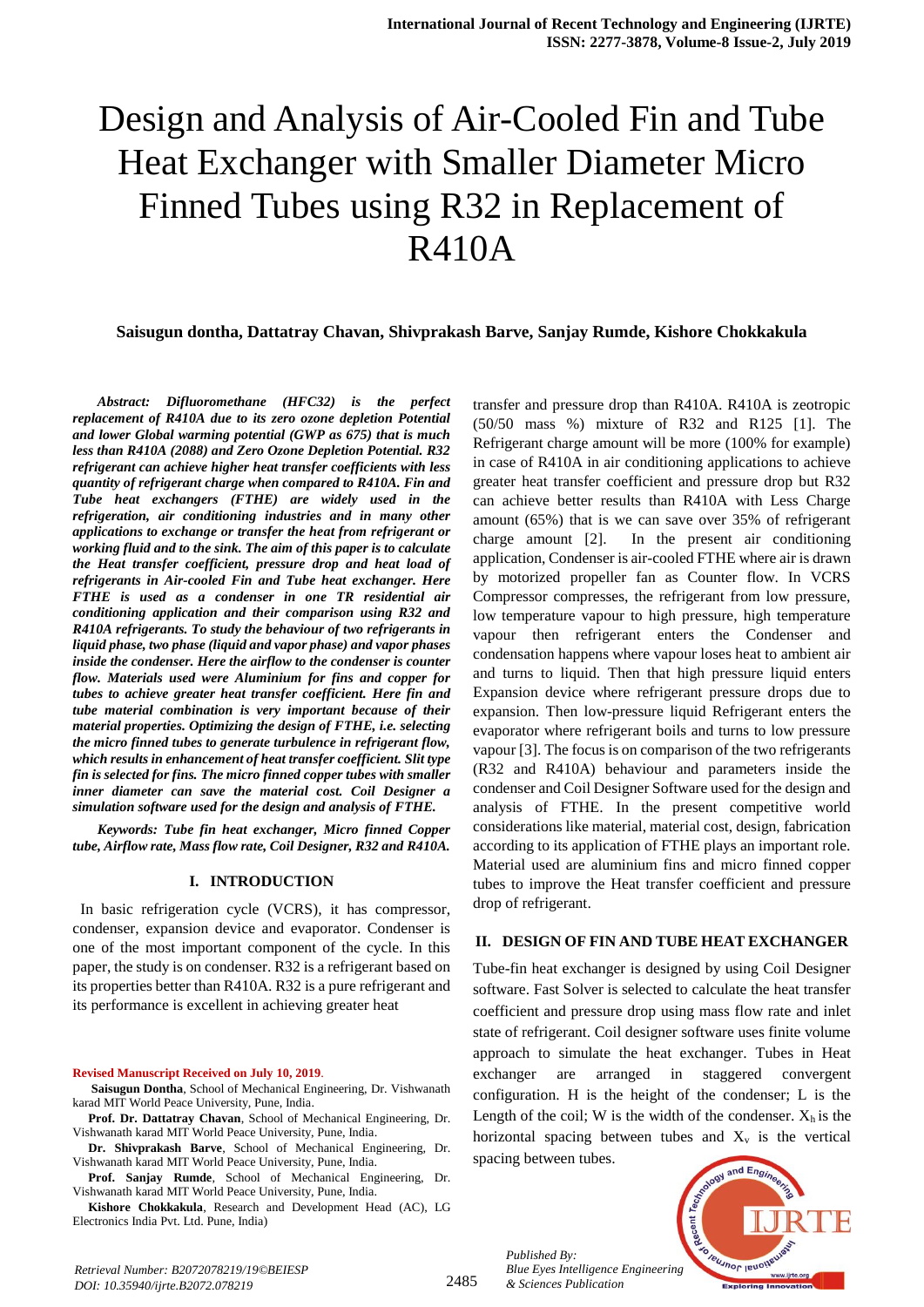## **Design and Analysis of Air-Cooled Fin and Tube Heat Exchanger with Smaller Diameter Micro Finned Tubes using R32 in Replacement of R410A**

 $N_t$  is the number of tubes; Nr is the number of rows;  $\delta$  is the fin thickness; Fin density that is number of Fins per inch (FPI);  $d_i$  is the inner diameter of tube;  $d_0$  is the outer diameter of tube.  $\delta_t$  is the tube thickness.







**Figure 2: Terminology of micro fin**

Since the coil tubes are micro finned which are enhanced to generate the turbulence of refrigerant, in order to achieve the turbulence refrigerant needs surface area. Micro fin arrangement generate the surface area and turbulence, which increases the heat transfer coefficient. From the above figure, spiral angle decides the velocity of the flow [4]. These micro fin increase the coil heat transfer area and reduces the material quantity and material cost. Fins selected are slit type fins arranged on the tube with Fin density that is 22 Fins per inch with the thickness of 0.12 mm and fin spacing as 1.03mm. Slit dimensions plays crucial role in increasing the thermal contact resistance between the fins and there will be less chance of fouling on or inside of the tubes because the refrigerant flow is turbulent [5]. The circuitry of the condenser has two inlets and one outlet. Coming to the material properties of copper tube has tube density as 8900  $kg/m<sup>3</sup>$  and thermal conductivity as 380 W/mk. Aluminium Fin has density as  $2700 \text{ kg/m}^3$  and thermal conductivity as  $237$ W/mk. Design input dimensions for the tube configuration, micro fin parameters and slit fin are given in table 1 and table 2.

**Table 1: Design inputs for tube Configuration.**

| <b>Tube configuration</b> |                             |            |                  |  |
|---------------------------|-----------------------------|------------|------------------|--|
| Tubes per<br>bank         | 22                          | Tube ID    | $6.5 \text{ mm}$ |  |
| No of                     | $\mathcal{D}_{\mathcal{L}}$ | Tube       | 0.25             |  |
| tubes                     |                             | thickness  | mm               |  |
| Tube                      | 700 mm                      | Tube       | 12.5             |  |
| length                    |                             | horizontal | mm               |  |

|               |        | spacing                  |                 |
|---------------|--------|--------------------------|-----------------|
| Coil height   | 450 mm | Tube vertical<br>spacing | $21 \text{ mm}$ |
| Tube<br>width | 300 mm |                          |                 |
| Tube OD       | mm     |                          |                 |

**Table 2: Design inputs for Tube Micro fin and Slit type fin.**

| <b>Micro Fin</b><br>parameters |              | <b>Slit Type fin dimensions</b> |                 |
|--------------------------------|--------------|---------------------------------|-----------------|
| Micro Fin<br>height            | 0.20<br>mm   | <b>FPI</b>                      | 22              |
| Micro fin<br>width             | 0.20<br>mm   | Fin thickness                   | 0.12<br>mm      |
| Micro fin<br>pitch             | 0.35<br>mm   | Fin spacing                     | 1.03<br>mm      |
| Apex<br>angle                  | 18°          | Slit height                     | $10 \text{ mm}$ |
| Helix<br>angle                 | $30^{\circ}$ | Slit width                      | 1 mm            |
| Micro Fin<br>count             | 60           | Slit count                      | 4               |

## **Air and refrigerant inlet conditions:**

The inlet air temperature and humidity conditions are as per IS 1391 part 2 standards. Inlet airflow rate is calculated by using the expression  $\mathbf{v} = A x V$  where  $\mathbf{v}$  is the airflow rate in m3/s; A is cross sectional area and V is the velocity of air entering the condenser. Velocity of inlet air was calculated by using anemometer. Refrigerant inlet conditions are calculated from respective p-h charts for both R32 and R410A are given in table 3 and table 4.

| <b>Air inlet Conditions</b> |                | <b>Refrigerant inlet</b><br><b>Conditions</b> |           |
|-----------------------------|----------------|-----------------------------------------------|-----------|
| <b>Parameter</b>            | <b>Value</b>   | value<br><b>Parameter</b>                     |           |
| Dry bulb                    | $35^{\circ}$ C | Inlet                                         | 78.9 °C   |
| temperature                 |                | Temperature                                   |           |
| Wet bub                     | 24 °C          | Inlet                                         | 2748 kPa  |
| temperature                 |                | pressure                                      |           |
| Air Flow                    | 1180           | Mass flow                                     | 0.0143194 |
| rate                        | $m^3/hr$       | rate                                          | kg/sec    |



*Published By:*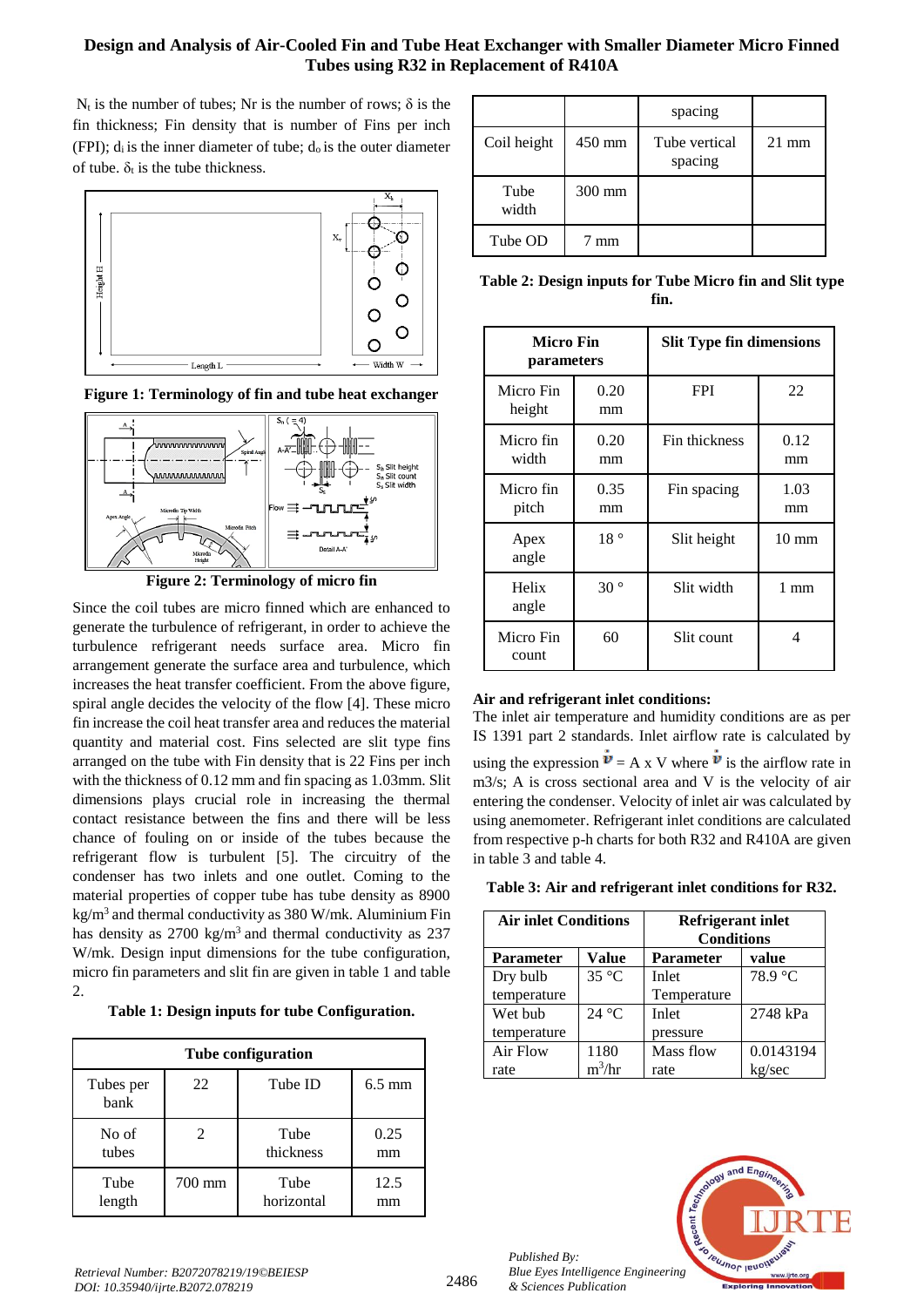| <b>Air inlet Conditions</b> |                | <b>Refrigerant inlet</b><br><b>Conditions</b> |                   |
|-----------------------------|----------------|-----------------------------------------------|-------------------|
| <b>Parameter</b>            | Value          | Value<br><b>Parameter</b>                     |                   |
| Dry bulb                    | $35^{\circ}$ C | Inlet                                         | $80.2 \text{ °C}$ |
| temperature                 |                | Temperature                                   |                   |
| Wet bub                     | 24 °C          | Inlet                                         | 2774 kPa          |
| temperature                 |                | pressure                                      |                   |
| Air Flow                    | 1180           | Mass flow                                     | 0.0167946         |
| rate                        | $m^3/hr$       | rate                                          | kg/sec            |

#### **Table 4: Air and refrigerant inlet conditions for R410A.**

## **III. HEAT TRANSFER COEFFICIENT AND PRESSURE DROP CALCULATIONS**

#### **Nomenclature:**

| A              | Surface area, $m2$                   |
|----------------|--------------------------------------|
| $\mathbf{T}_2$ | fluid temperature, k                 |
| $T_1$          | Surface temperature, k               |
| h              | Heat transfer coefficient, $W/m^2 K$ |
| a              | heat flux, $W/m^2$                   |
| ΔТ             | Temperature gradient, k              |
| $P_1 - P_2$    | Pressure Drop, N/m <sup>2</sup>      |
|                | Darcy friction factor                |
|                | Density of fluid, $\text{kg/m}^3$    |
| V              | Velocity of fluid, m/s               |
| L              | Length of the tube, m                |
|                | Hydraulic Diameter, m                |

#### **Heat transfer coefficient:**

The heat transfer coefficient h can be calculated from heat transfer rate equation i.e.

$$
\dot{Q}=hA(T_2-T_1)
$$

Heat transfer coefficient in  $W/m^2 K$  is

$$
h = \frac{q}{\Delta T}
$$

**Pressure Drop:**

Pressure drop can be calculated using Darcy-Weisbach

friction loss equation

$$
P_1 - P_2 = \frac{f \rho L v^2}{2D}
$$

## **IV. ANALYSIS AND RESULTS OF FIN AND TUBE HEAT EXCHANGER USING R32.**

The heat load capacity of condenser calculated should be greater than 3516 W for one TR capacity air conditioning system and the refrigerant pressure drop should be less than 50kPa. The obtained capacity of the Condenser is 3678 W, which is acceptable. The pressure drop calculated is 16.954 kPa. The average heat transfer coefficient of refrigerant in each phase inside the condenser is

| Phase type   | Heat transfer coefficient     |
|--------------|-------------------------------|
| Vapour phase | $1741.537$ W/m <sup>2</sup> K |
| Two-phase    | 3468.621 W/m <sup>2</sup> K.  |
| Air side     | 344.9742 W/m <sup>2</sup> K   |
| Liquid phase | 2335.392 W/m <sup>2</sup> K   |

Coming to the refrigerant phase wise distribution inside the condenser.

| Refrigerant  | HX length | Total  | Heat  |
|--------------|-----------|--------|-------|
| phase        | $(\%)$    | charge | load  |
| distribution |           | (% )   | (% )  |
| Liquid phase | 3.863     | 15.62  | 2.64  |
| Two phase    | 83.18     | 79.58  | 74.71 |
| Vapour phase | 12.95     | 4.80   | 22.66 |

The 3-D representation of refrigerant Condensation phase change inside evaporator is shown in figure 3.



**Figure 3: 3-D representation of refrigerant phase change along Condenser using R32.**

#### **V. ANALYSIS AND RESULTS OF FIN AND TUBE HEAT EXCHANGER USING R410A.**

The obtained capacity of the Condenser using R410A is 3518.7 W and the pressure drop calculated is 14.345 kPa. The average heat transfer coefficient of refrigerant in each phase inside the condenser

| Phase type   | Heat transfer coefficient    |
|--------------|------------------------------|
| Vapour phase | 1903.362 W/m <sup>2</sup> K  |
| Two-phase    | 2666.060 W/m <sup>2</sup> K. |
| Air side     | 342.306 W/m <sup>2</sup> K   |
| Liquid phase | 2627.702 W/m <sup>2</sup> K  |

Coming to the refrigerant phase wise distribution inside the condenser.

| Refrigerant                                                | HX length | Total                                                                 | Heat |
|------------------------------------------------------------|-----------|-----------------------------------------------------------------------|------|
| phase                                                      | (%)       | charge                                                                | load |
| distribution                                               |           | (% )                                                                  | (% ) |
| Published By:<br><b>Blue Eyes Intelligence Engineering</b> |           | <b>ENGINEER AND ARRESTS OF THE REAL PROPERTY OF THE REAL PROPERTY</b> |      |

*Retrieval Number: B2072078219/19©BEIESP DOI: 10.35940/ijrte.B2072.078219*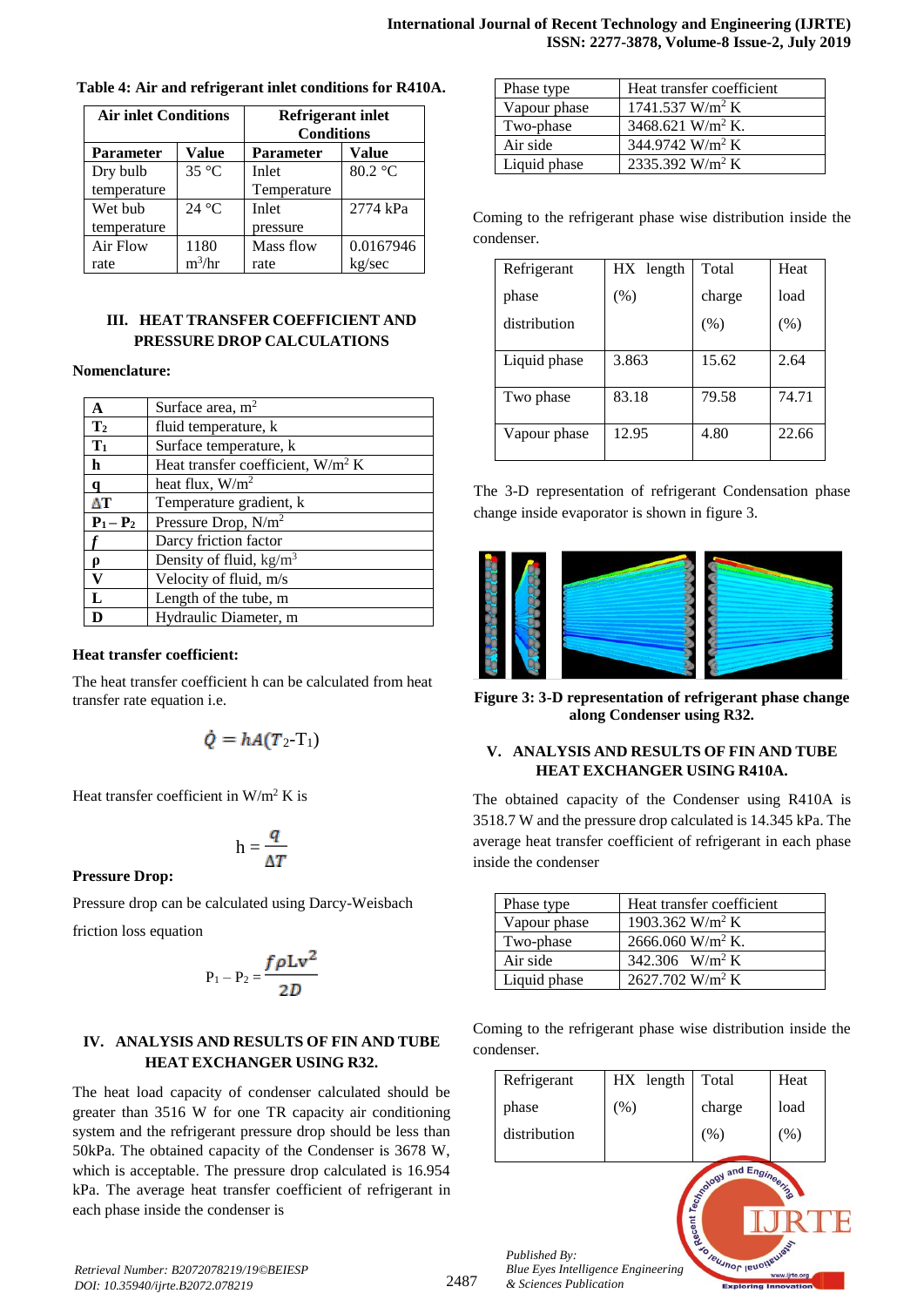## **Design and Analysis of Air-Cooled Fin and Tube Heat Exchanger with Smaller Diameter Micro Finned Tubes using R32 in Replacement of R410A**

| Liquid phase | 10.45 | 27.94 | 4.58  |
|--------------|-------|-------|-------|
| Two phase    | 76.14 | 67.98 | 69.76 |
| Vapour phase | 13.41 | 4.08  | 25.66 |

The 3-D representation of refrigerant Condensation phase change inside evaporator is shown in figure 4.



**Figure 4: 3-D representation of refrigerant phase change along Condenser using R410A.**



Comparison of the average heat transfer coefficient for both the refrigerants is given in below figure 5.

### **Figure 5: Comparison of average heat transfer Coefficient using R32 and R410A.**

From the figure 5 it is observed that heat transfer coefficient of R32 is higher than R410A only in air side and two phase state than other phases. From Darcy-Weisbach friction loss equation, we can see that pressure drop is less in R410A case compared to R32 because the density of R32 is less than R410A. However, this pressure drop in R32 does not affect the heat transfer because of thremo physical properties of R32. If the pressure drop of R32 is more but heat transfer coefficient of R32 will be greater than R410A.

## **VI. CONCLUSION**

Coil Designer software is used to design the FTHE. The main objective is to study and compare the refrigerant behaviour inside the condenser and to calculate the heat transfer coefficient, pressure drop and heat load of refrigerant inside the condenser using refrigerants R32 and R410A. The obtained capacity of the condenser for one TR system using R32 was 3678W and pressure drop was 16.954 kPa which is under the limit and acceptable. Using R410A, the obtained capacity was 3518.7 W and pressure drop was 14.345 kPa. On comparing the obtained results, using both the refrigerants the capacity and the pressure drop using R32 is higher than R410A. According to the properties of R32, pressure drop

may be more but heat transfer coefficient will higher than R410A. The heat transfer coefficient observed is gradually increasing when refrigerant is converting from vapour phase to two-phase and then it is decreasing in liquid phase due to pressure drop in refrigerant. Refrigerant phase wise distribution observed is more in refrigerant two-phase form than vapour and liquid phase.

## **REFERENCES**

- 1. Qiqi Tian , Dehua Cai , Liang Ren, Weier Tang, Yuanfei Xie , Guogeng He, Feng Liu An Experimental investigation of refrigerant mixture R32 as drop-in replacement for HFC410A in household air conditioners, International Journal of Refrigeration 57 (2015) 216 –228.
- 2. Yuchen Yaoa, Zhongbin Zhanga,\*, Xinhao Hua, Experimental contrast on the cooling performance of direct evaporative all fresh air handling units with R32 and R410A, Procedia Engineering 205 (2017) 802–809.
- 3. Guogeng He, Fang liu, Dehua Cai, Jingkai jiang. Experimental investigation on flow boiling heat transfer performance of a new near azeotropic refrigerant mixture R290/R32 in horizontal tubes. International journal of heat and mass transfer 102 (2016) 561-573.
- 4. G.Lillo, R.Mastrullo, A.W.Mauro, L.Viscito, Flow boiling of R32 in a horizontal stainless steel tube with 6 mm Id. Experiments, assessment of correlations and comparison with R410A. International Journal of refrigeration 97(2019) 143-156.
- 5. Rajasekar, palanisamy, Design and analysis of trible tube heat exchangers with fins. IOSR journal of mechanical and civil engineering ISSN: 2278-1684, PP 01-05.

#### **AUTHORS PROFILE**



**Saisugun Dontha** is a postgraduate student in Mechanical engineering (Heat power engineering) at MIT World Peace University. He has completed his Bachelor of technology in Mechanical Engineering from Vidya Jyothi Institute of technology, Hyderabad. From 2018 to 2019, he was working as internship trainee at Research and Development team, Air Conditioners department, LG

Electronics India Ltd. Pune.



**Prof. Dr. Dattatray Chavan** is presently working as Professor in School of Mechanical Engineering department at MIT-WPU, Pune. He has completed his PhD in Mechanical Engineering. He has teaching experience of 31 years. He also has an Industrial Experience of 2 years. He has two patents and ten publications in National / International Journals. He is life member of ISTE, and FIE.

His area of research is IC Engines, Steam Generators, and Non-Conventional Energy.



**Dr. Shivprakash Barve** is presently working as Professor in School of Mechanical Engineering department at MIT-WPU, Pune. He has completed his PhD in Mechanical Engineering. He has teaching experience of 20 years. He also has an Industrial Experience of 2 years. He has five publications in National / International Journals. His area of research is Operation Research, Research Methodology, Applied

Thermodynamics, Project management and operations Research.



*Retrieval Number: B2072078219/19©BEIESP DOI: 10.35940/ijrte.B2072.078219*

*Published By:*